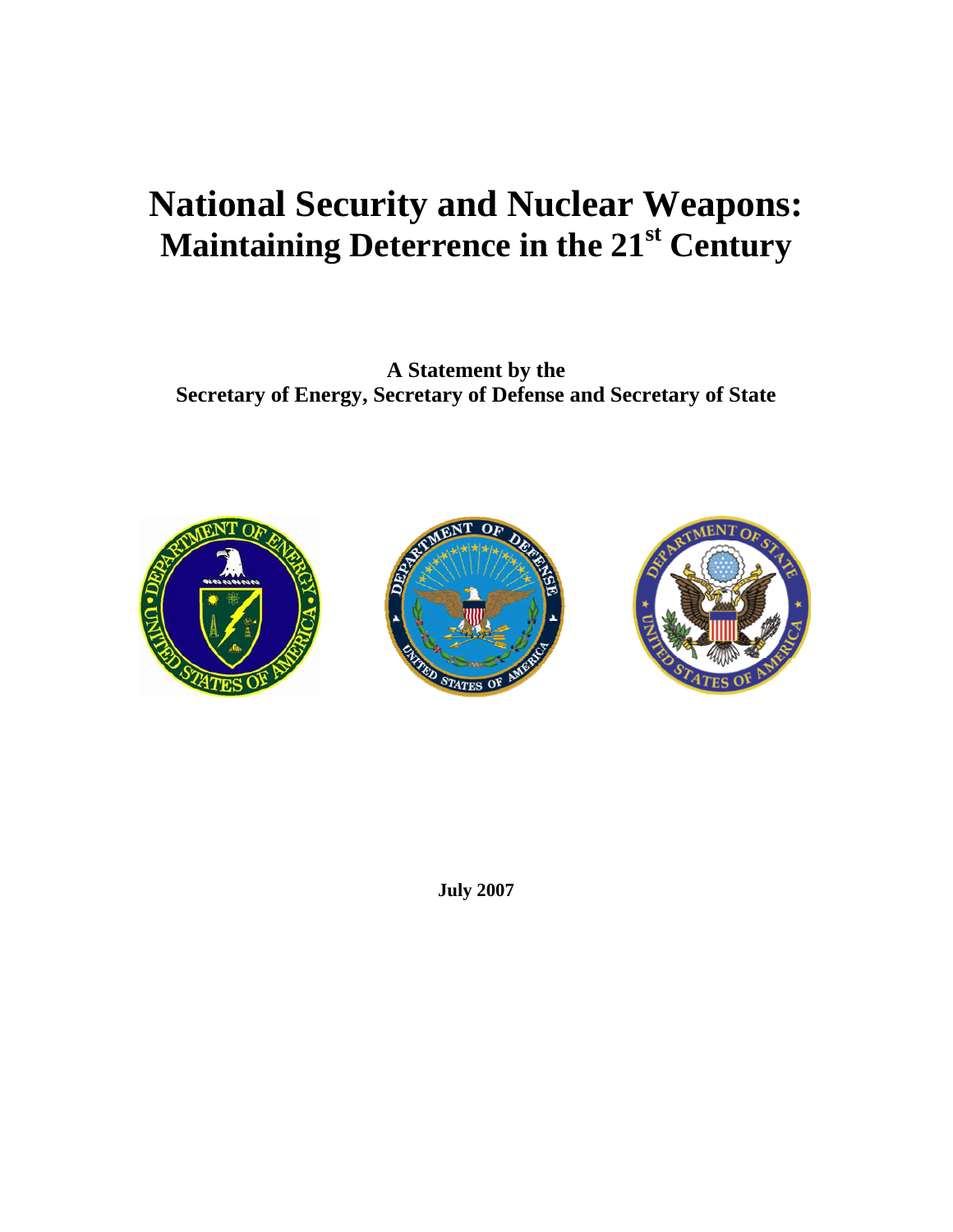## **U.S. National Security and Nuclear Weapons: Maintaining Deterrence in the 21st Century**

A principal national security goal of the United States is to deter aggression against ourselves, our allies, and friends. Every American administration since President Truman's day has formulated U.S. national security policy in much the same terms, making clear to adversaries and allies alike the essential role that nuclear weapons play in maintaining deterrence. Sustaining U.S. deterrence policy has required decades of dedicated service from the men and women of our armed forces, skilled representation by America's diplomats, and painstaking, often dangerous work by America's nuclear scientists, engineers, and technicians. The extension of a credible U.S. nuclear deterrent has been critical to allied security and removed the need for many key allies to develop their own nuclear forces.

Above all, maintaining a credible deterrent has required a decades-long, bipartisan partnership with Congress. Some in Congress have recently expressed the view that we lack a coherent nuclear weapons strategy that provides the direction and rationale for the post-Cold War U.S. nuclear force structure. To address these concerns in more depth, a detailed report will follow this summary paper. The report will lay out the data and methodology used to determine our nuclear weapons force structure, outline knowledge points for measuring progress in transforming our nuclear stockpile, and dispel a number of myths that have grown up around U.S. nuclear forces.

It is the policy of this Administration to achieve an effective strategic deterrent at the lowest level of nuclear weapons consistent with our national security and our commitments and obligations to allies. In 2001, President Bush directed that the United States reduce the number of operationally deployed strategic nuclear weapons from about 6,000 to 1,700-2,200 by  $2012 - a$  two-thirds reduction. Corresponding reductions in the nuclear stockpile will result in the lowest level since the Eisenhower Administration.

Several factors have permitted these dramatic reductions from our large Cold War nuclear arsenal built and maintained from the 1950s to the 1990s. For several decades, the Soviet Union represented a large, intractable, ideologically motivated adversary; its fall has allowed us to reassess our nuclear force requirements. In 2001, the President also directed the transition to a new set of military capabilities more appropriate for credible deterrence in the  $21<sup>st</sup>$  Century. This "new triad" of strategic capabilities, composed of non-nuclear and nuclear offensive strike forces, missile defenses, and a responsive national security infrastructure, reduces U.S. reliance on nuclear weapons while mitigating the risks associated with drawing down U.S. nuclear forces.

However, other contemporary factors lead us to conclude that nuclear weapons will continue to be required for the foreseeable future. The future security environment is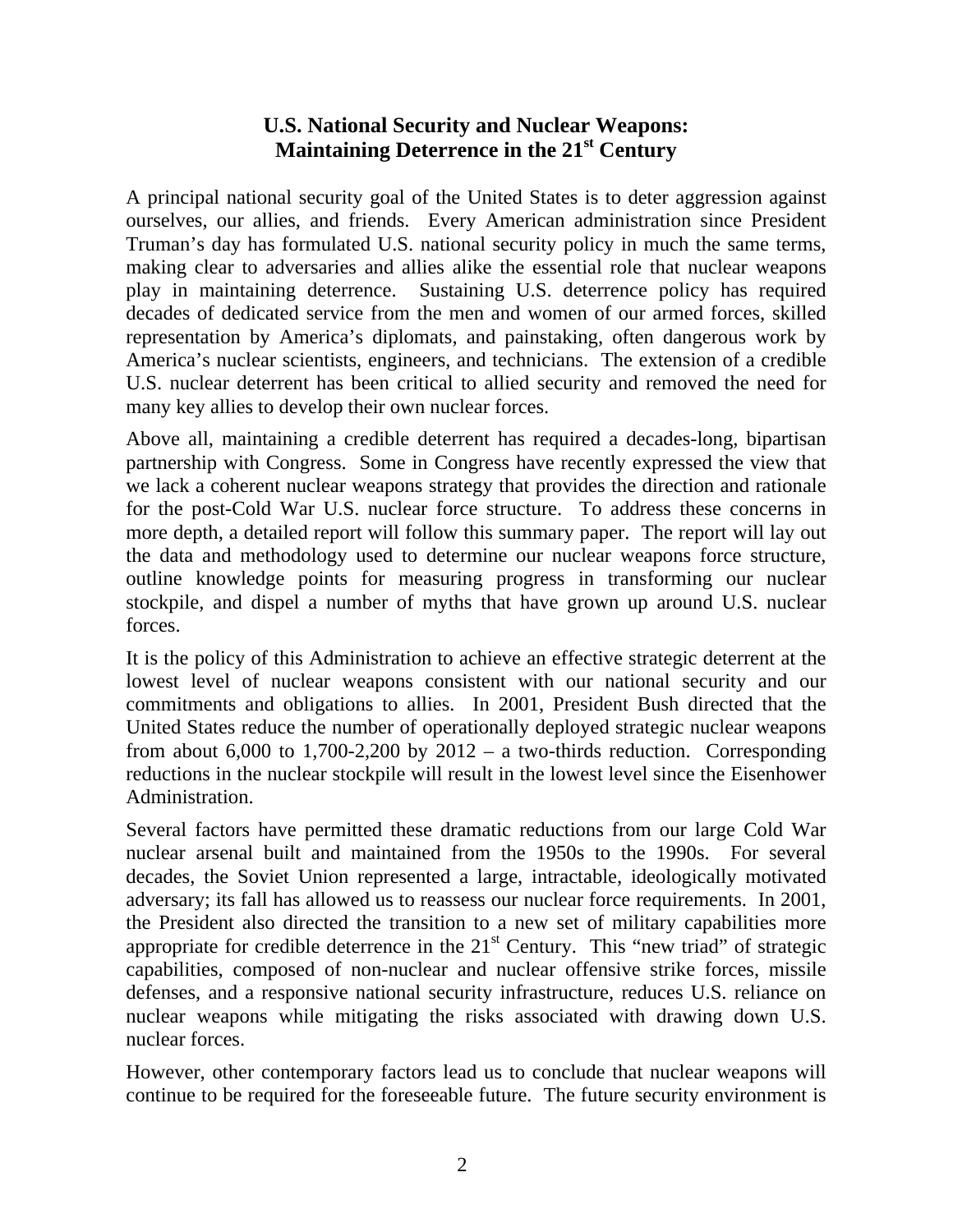very uncertain, and some trends are not favorable. Rogue states either have or seek weapons of mass destruction, including nuclear weapons, and the risk of future proliferation cannot be ignored. The future direction that any number of states may take, including some established nuclear powers with aggressive nuclear force modernization programs, could have a dramatic effect on U.S. security and the security of our allies. We seek to assure our allies that the U.S. nuclear arsenal continues to serve as the ultimate guarantor of their security, thus obviating any need for them to develop nuclear weapons of their own. Indeed, the nuclear weapons programs of North Korea and Iran underscore the importance of U.S. security guarantees to key allies around the world. Credible U.S. nuclear capabilities and our security commitment to allies remain an indispensable part of deterrence and an important element in our effort to limit proliferation.

The Administration believes that an operational force between 1,700 and 2,200 strategic warheads, while much smaller than our Cold War arsenal, still provides sufficient capability to achieve these goals. This force will demonstrate to allies and adversaries alike that the United States has the necessary means, and the political will, to respond decisively against aggression and the use of weapons of mass destruction. The current plan preserves options for future administrations to make additional adjustments in the U.S. nuclear force posture as changes in the international security environment warrant.

We are at a critical juncture that requires the U.S. to invest now in the capabilities needed to maintain a credible deterrent at the lowest level of nuclear weapons. Without assuming serious risk, further reductions in the total stockpile are only achievable with a responsive nuclear infrastructure. Without a responsive nuclear infrastructure, the United States must continue to manage the technical risks associated with an aging stockpile of Cold War-era nuclear weapons, and the geopolitical uncertainties of the years ahead, by maintaining a sizable inventory of reserve weapons to support the operationally deployed force. This is an increasingly expensive and potentially risky approach to stockpile stewardship. Successive efforts at extending the service life of the current inventory of weapons drives these weapons farther away from the original source data derived from underground nuclear tests, and risks incorporating or accruing technical changes that could, over time, inadvertently undermine their reliability and performance. The skills and technologies needed to refurbish and maintain these older weapon designs are increasingly difficult to sustain or acquire. Furthermore, some of the materials employed in these older weapons are extremely hazardous. Moreover, it is difficult to incorporate modern safety and security features into Cold War-era weapon designs. Finally, as the United States continues to observe a moratorium on underground nuclear testing, it becomes increasingly difficult to certify the existing stockpile of weapons.

To address these issues of sustainability, safety, security and reliability, and to achieve a smaller yet credible nuclear deterrent force, the United States needs to